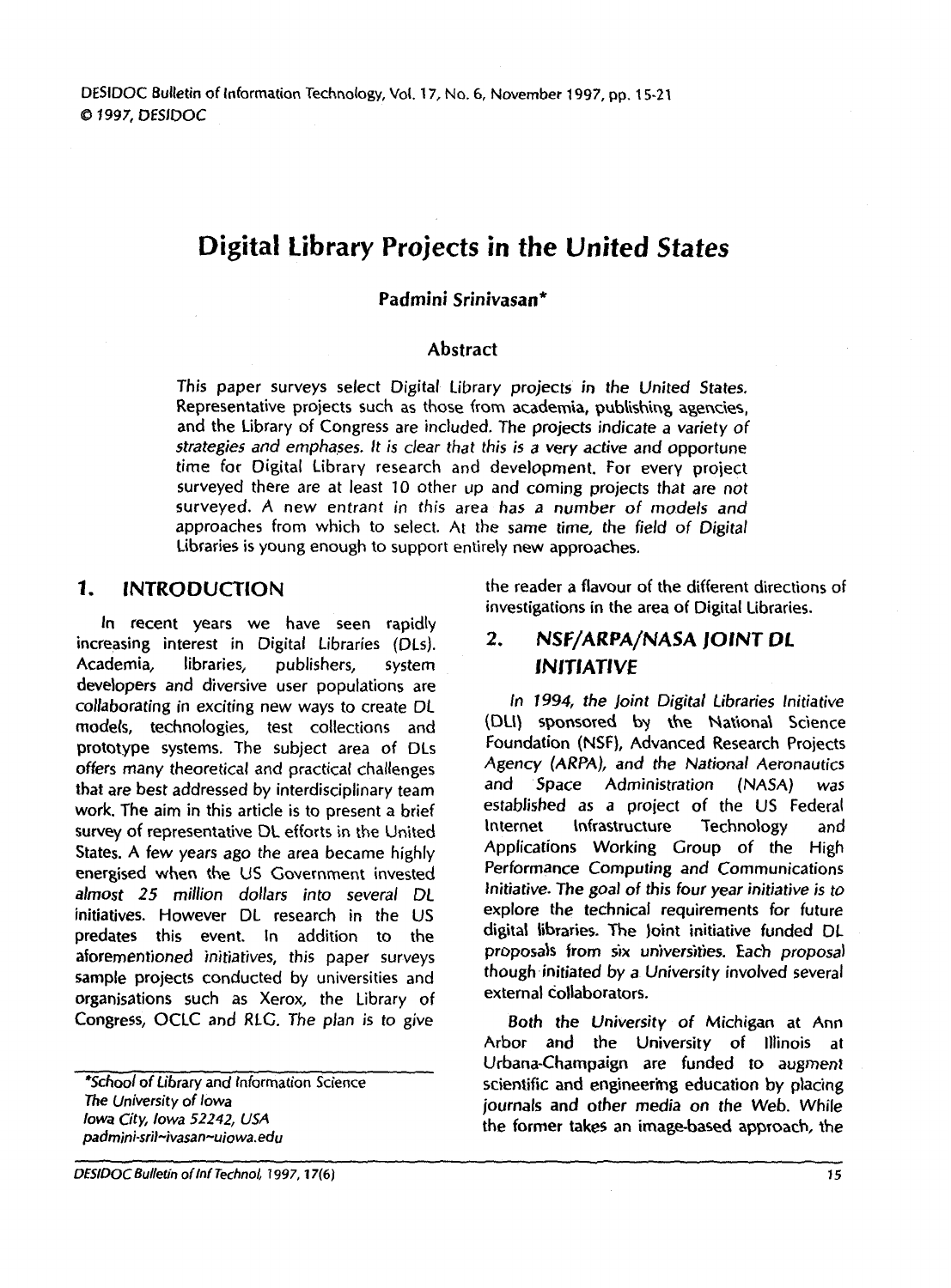latter explores SCML-based techniques. Stanford University is funded to explore inter operability challenges between various third-party vendors of information services. Carnegie-Mellon University is funded to explore search and discovery from video collections using speech recognition and image analysis technologies. Finally, the Universities of California at Berkeley and at Santa Barbara are funded for geographic/spatial systems and their interfaces to environmental databases. Each project is ongoing and has far more complex features than can be fully described in this paper. Instead we present a few examples of significant features regarding their goals, their test collections and their external collaborators.

# **2.1 Joint DLI: University of Michigan**

This effort derives from previous collaborative work on a 1991 DL project called TULIP, described later in this article. The current goal is to study a complex array of technical and socio-economic issues through the design, implementation and evaluation of a DL test bed. Their test bed collection focuses on earth and space sciences and is intended to serve a variety of users. Key contributions of the Michigan DL project include an agent based DL architecture founded on a 'conspectus', i.e., formalised description methods for information objects and services in the DL test bed $4$ . An agent represents an element of the DL, i.e., a collection or a service.

Agents are autonomous and negotiate with each other for access to resources and services using a common communications protocol. Three classes of agents with subtypes are defined: user interface, mediator and collection interface agents. Agents negotiate to build a collaborative team in response to a query goal. Agents communicate using messages containing performatives such as ASK and TELL. This type of agent communication via performatives is modelled after efforts such as KOML<sup>11</sup>. As of July 1996, more than 2000 titles were included in their prototype<sup>31</sup>. Examples of external collaborators are IBM, Elsevier Science. UMI International and Kodak.

# **2.2 Joint DLI: University of Illinois at Urbana-Champaign**

This emphasis is on developing a professional quality information infrastructure to effectively search technical documents on the  $\frac{1}{2}$  lnternet<sup>9,21</sup>. They are building repositories of indexed multiple-source collections and multiple-source federating them into a single virtual collection. More than 20 technical journals provided by a variety of publishers are made available in full text, SGML format. Open Text Corporation's Open Text Search engine is employed to index and search the collection. Their prototype allows comprehensive search and display of articles, including text, figures, equations and tables. For example, a user could execute an equation while browsing through a document. UI UC is collaborating with the University of Michigan DL team in interface technology, with the UC Santa Barbara DL team in semantic concept space technology and with NCSA on designing appropriate software. Examples of partners are IEEE Computer Society, Hewlett-Packard and john Wiley and Sons.

# **2.3 joint DLI: Carnegie-Mellon University**

The focus here is on search and discovery in the video medium<sup>25</sup>. Called the Informedia Digital Video Library Project, its goal is to integrate speech, language and image understanding technologies to support both the creation of and retrieval from the digital library. They use Sphinx-11, a speech recogniser developed at CMU to automatically transcribe narratives and dialogues from each video or broadcast into a technical transcript. Close-captioning information is used for this when available. video sequences are partitioned into segments at CMU's Image Understanding Systems Laboratory to support retrieval and manipulation. Machine vision techniques are used to determine the boundary points of scenes. The initial focus is on several thousand hours of raw and edited video from public television programs with test beds in K-12 schools and CMU. Industrial partners include DEC, Bell Atlantic, Intel Corporation and Microsoft, Inc.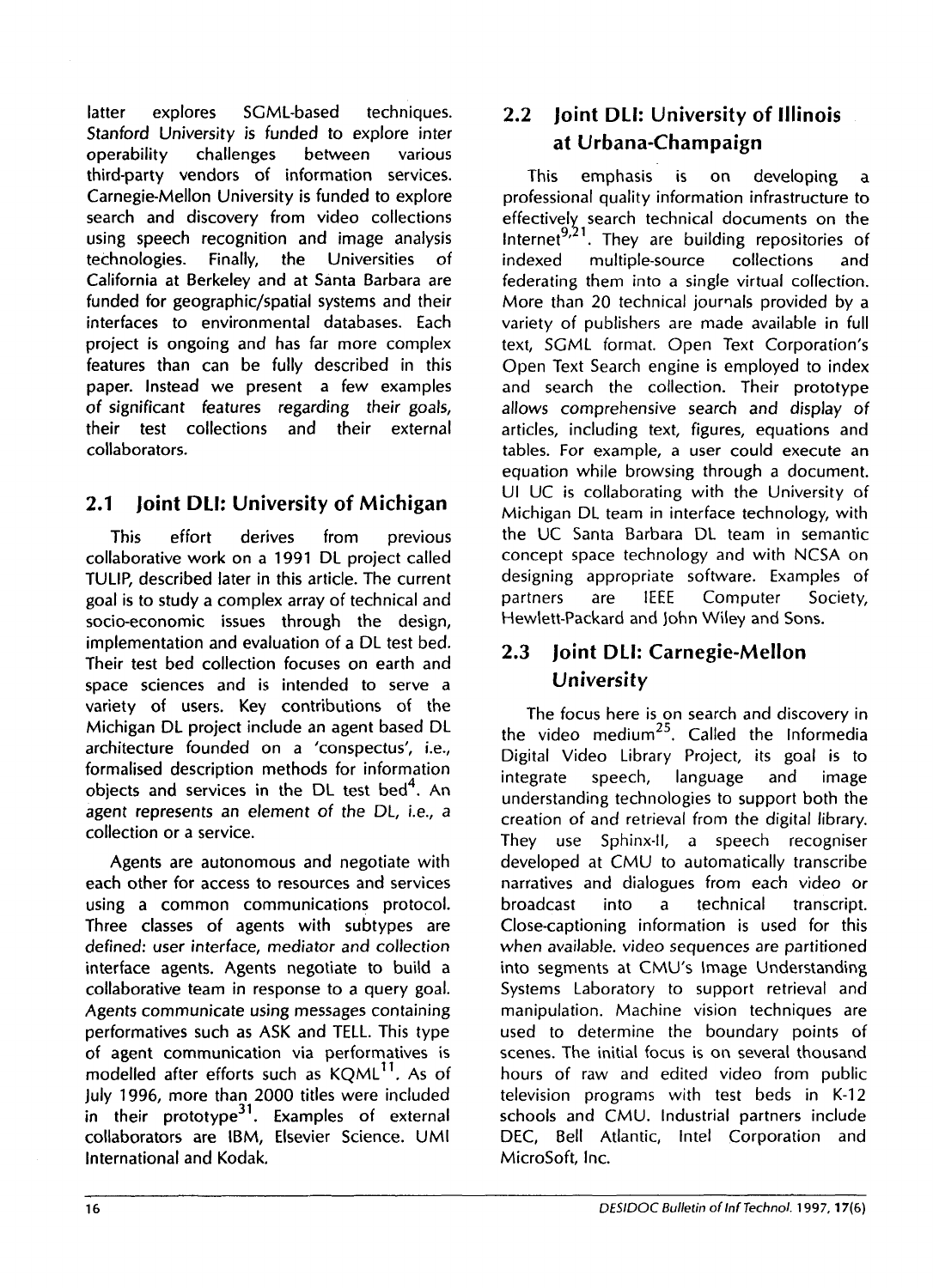# **2.4 joint DLI: University of California at Berkeley**

The aim here is to provide a large test bed of data pertaining to the environment, including documents, reports, image collections, maps, sensor data and related collections.<sup>18,20</sup> Most of the sensor data is unnumbered. As of July 1996, they had 268 GB, with an expected size of 3.5 TB. The goal is to offer WWW based access to this data with CGI used to provide interactions between WWW clients and other software systems. A significant contribution of the Berkeley initiative is the concept of 'Multivalent Documents'. This new concept allows one to view a document with complex content, as having multiple 'layers' of distinct but intimately related content. Moreover, small, dynamically loaded program objects (also termed 'behaviours') activate the content and work in concert to present the user with a unified document. Thus, documents are perceived as interacting layers of content and functional behaviours.

This scheme allows the later (and optionally local) addition of appropriate content as well as behaviour. Each content layer and behaviour unit is kept simple. The multivalent document concept has lead to a number of interesting applications. For example, an image based 'cut and paste' mechanism is implemented by linking a page image to a layer containing the corresponding ASCll characters and another layer representing the characters' geometric positions on the image. (Note that these ASCII and positional layers are generated automatically).

Other behaviours may be associated with the same content such as a search function where the user interacts with the page image. Interestingly, the multivalent document concept naturally supports a distributed document model where the document parts may be geographically and temporarily distributed. In an application employing the distributed model, for example, a user may select a word from a page image which is then sent to Encyclopaedia Britannica's web site. The definition, returned in HTML format, is filtered and sent to the user.

Partners include the California Resources Agency.

#### **2.5 Joint DL): Stanford University**

The Stanford focus is on inter operability among third party repositories and services This is a challenging objective since resources and services such as selective monitoring and dissemination of information and information summarisation are being independently developed. Moreover, users are faced with many variations in communication methods. Besides telnet and http, some services require login id, others are authenticated by IP number while still others offer open access. In addition many services charge a fee which may depend upon the services used. Stanford's goal includes providing a mediating service that is aware of such variations. They employ an architecture termed the 'InfoBus'. Services, collections and clients plug into ihis and communicate via built-in inter operability mechanisms that include a common language to describe information management tasks and objects. Implementation is with CORBA (Common Object Request Broker Architecture) distributed object technology implemented through Xerox's Inter-Language Unification System. The Stanford test bed provides access to Internet search services such as Lycos and Alta Vista as well as commercial services such as Dialog. Services offered include text summarisation and online payment options. Sample industrial partners are Xerox PARC, Bell Communications Research, Hewlett-Packard and Knight-Ridder Information Services.

# **2.6 joint DLI: University of California at Santa Barbara**

The goal here is to research problems related to a 'distributed digital library for geographicallyreferenced information', where the phrase geographically-referenced implies indexing of information by geographic locations in addition to indexing by other attributes<sup>14</sup>. Their Web based prototype called the Alexandria Digital Library supports both text based and visual query languages to identify and work with relevant data sets. Users may visualise and browse data sets and transfer subsets to other

 $17$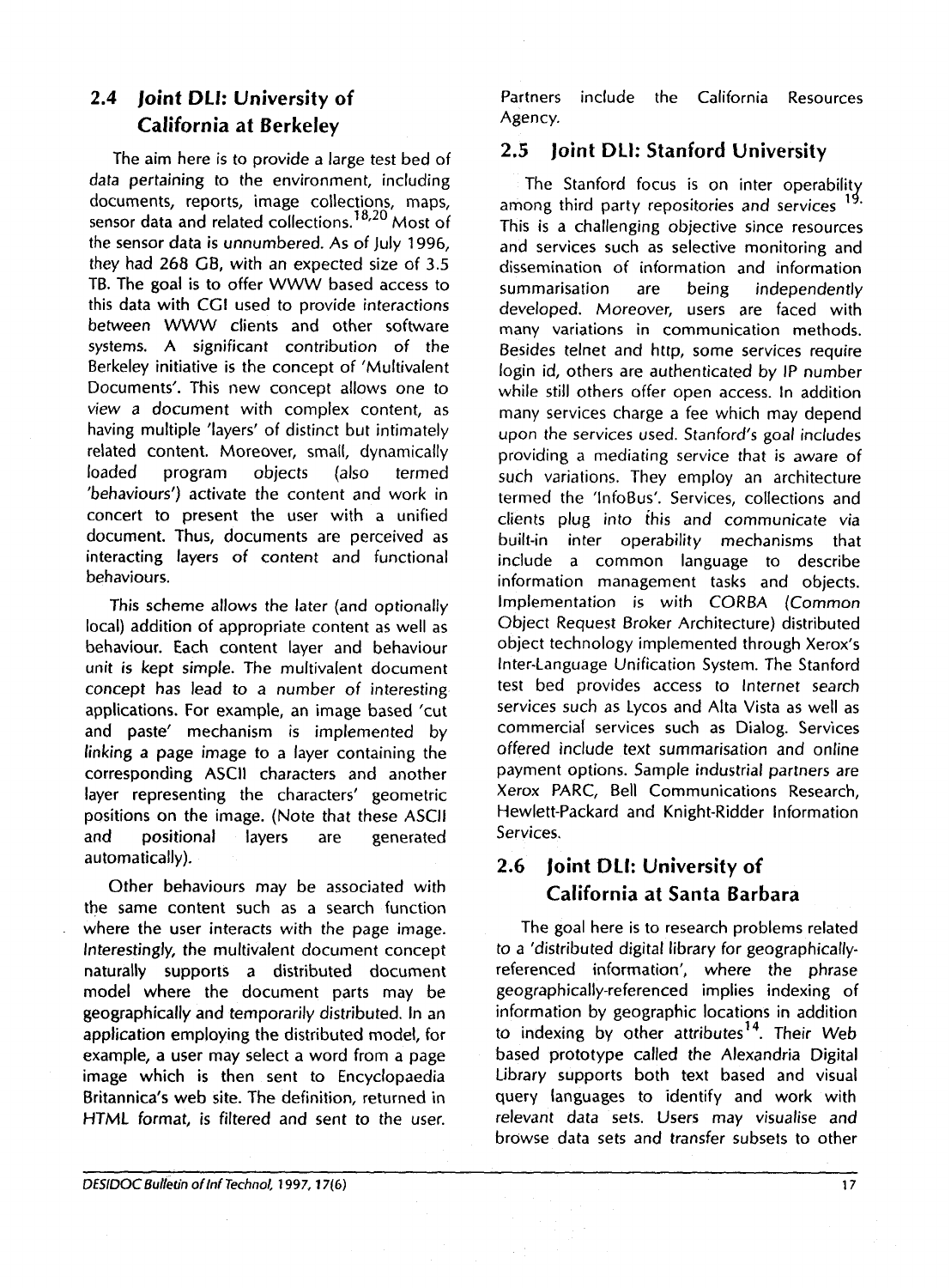locations. The test bed focuses on populating the test bed, maintaining compatibility with various standards (example: spatial and library standards); scalability aspects and user evaluation goals. Their test bed collection includes digitised maps images and other graphical information- related to Santa Barbara, Ventura and Los Angeles counties. Example partners are the National Centre for Geographic Information and Analysis, Digital Equipment Corporation and Xerox. Further details on these NSF/ARPA/NASA DL initiatives **may** be found **at** the Web site **http://www.clse.nsf.gov/iris/DLHorne.htrnl.**  These projects are not onjy interesting for their research contributions but also for their test beds which should be available for further research.

### **3. LIBRARY OF CONGRESS**

The Library of Congress (LC) has been a key leader in the use of automation to promote inter-library collaboration and in developing standards such as **MARC** and 239.50, The LC is conducting a fjve-year DL program to assemble a core digital col{ection of American historical and cultural primary source material<sup>1,2</sup>. These collections, collectively referred to as 'American Memory', derive from heterogeneous resources and are intended to serve a range of users including scholarly researchers and school children. Most of the books and papers have been encoded in SGML with embedded links to the images of original pages. However these are also converted to HTML to support a wider user group. The LC has recognised a number of special challenges. For example digitising historical collections poses special requirements since it is necessary to minimise the handling of fragile or deteriorating originals. Similarly significant staff time and technical expertise are required to create work flow plans and process materials through to successful digitalisation. Other conclusions made include recognition of the need for a naming scheme and the impracticality of expecting uniformity in description. The American memory collections are also linked to the INQUERY search system<sup>5</sup> to offer both browsing and full text searches. The digital archive expected to be 50 TB by the

year 2000 requires management and preservation. Other related LC projects are THOMAS to provide public access to legislative information<sup>7</sup> and CORDS to accept materials in digital form for copyright registration and deposit. LC is also a participant in the National Digital Libraries Federation (NDLF) established in  $1995^{15}$  a consortium of the country's fifteen largest research libraries and archives. In addition LC participates in the G-7 program on the Global Information Society. This program emphasises international cooperation in projects such as the Electronic Libraries Project which aims to build a prototype global library.

# **4. XEROX**

Vendors such as Xerox, have had a strong role in the development of digital libraries. Xerox in collaboration with Indiana University Purdue University at Indianapolis explored the viability of a WWW based 'electronic reserve section'. In collaboration with Cornell University they investigated digital image scanning as an alternative to microfilm and photocopy archival of brittle library materials. These projects indicate that the interaction between technology and the social and political context of the development effort is a major factor  $\frac{1}{2}$  determining success<sup>6.</sup> This paper includes some thought provoking discussions examining a number of assumptions typically made. These include, assumptions regarding technology, users, copyright and document revision management. For example, the task of scanning brittie materials, initially regarded as a low-skilt job proved to be relatively highly skilled.

# **5. ONLINE COMPUTER LIBRARY CENTER**

OCLC has taken a strong leadership position with its research and development efforts on *Persistent* 'URLS *(PURLS}~'* and more generally on Resource Metadata. Functionally a PURL is a **IIRL.** However, it points to a resolution service that returns the actual URL of the selected resource. The OCLC PURL Service has been functioning since january 1996. In addition, the Dublin Core Metadata Element Set resulted from a 1995 Metadata workshop jointly hosted by OCLC and NCSA<sup>26</sup>. A follow up workshop in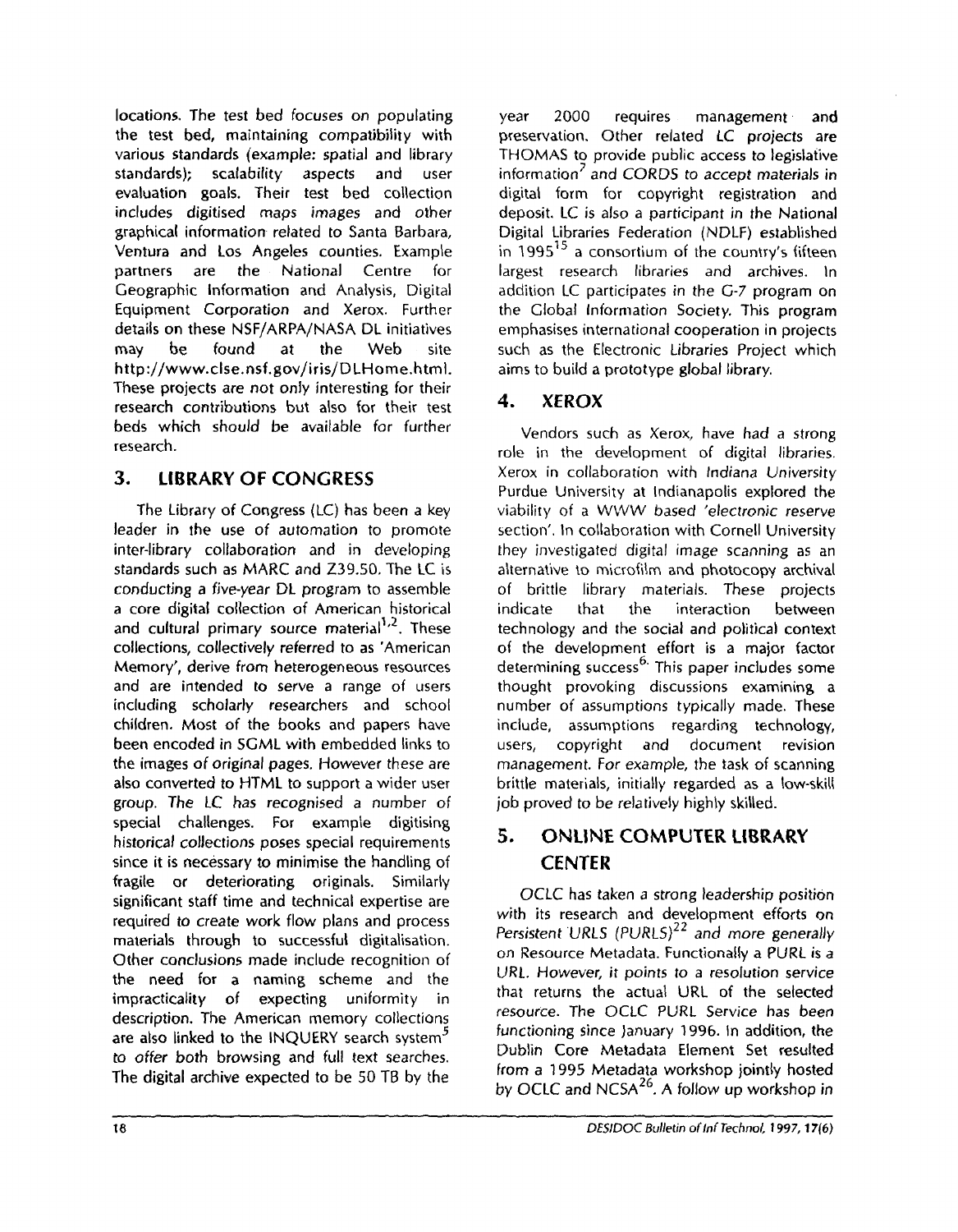1996 yielded the 'Warwick Container Architecture' that allows individual metadata sets (including Dublin Core) to co-exist<sup>15</sup>. This architecture allows designers of individual metadata sets to focus on their specific requirements. Moreover, the same object may be accessed via separate metadata sets representing different user communities. This flexibility accommodates future metadata sets without requiring changes to existing ones. These and other related efforts also emphasise the importance of metadata standards for effective resource discovery.

### **6. TULIP**

TULIP (The University Licensing Program, 1991-1995) a collaboration between Elsevier Science and nine US universities is definitely a significant part of US DL history. The collaboration tested systems for the networked delivery to, and use of electronic journals at the user's desktop<sup>23.</sup> The scanned pages, the bibliographic data and unedited, OCR generated, ASCII full text of 43 Elsevier and Pergamon journals were made available to the collaborating universities which in turn developed systems for desktop delivery to users. This project yielded a number of important conclusions. An example technical conclusion is that scalability of TULIP-like projects will be hindered by bandwidth and the limits of massive storage technology. An end-user related conclusion is the importance of coverage in attracting users. An organisational conclusion made is the need for a reliable infrastructure: systems, networking printing facilities, etc. Project participants also see the role of libraries increasing and not decreasing with a major role in providing coherence to the vast array of delivery, cost and interface models that users face. Finally, for the publisher, electronic publishing offers challenges very different from paper publishing, challenges that typically slow such expansions.

# **7. INTER-UNIVERSITY COLLABORATION**

NCSTRL (Networked CS Technical Report Library) is an excellent example of a collaborative DL project involving a number of universities. It is a distributed digital library offering access to Computer Science Technical Reports. It has the advantage that the underlying social context of computer scientists exchanging technical reports is an established one. The development of NCSTRL from its predecessors UCSTRI<sup>24</sup>, then WATERS<sup>13</sup> and DIENST<sup>17</sup> is a good example of system evolution<sup>8</sup>. Both UCSTRI and WATERS adopt a centralised search model while Dienst involves a distributed set of servers for both indexing and searching. NCSTRL uses the Dienst protocol for distributed storage and retrieval developed by Davis and Lagoze at Cornell University. Future vers

ions will be based on the distributed digital object architecture of Kahn (CNRI) and Wilensky (tic Berkeley). A NCSTRL user views the technical report collection as a single entity although the collection and search .engines are distributed over the net. The search interface is web form based. Participating institutions may collaborate in standard or in lite mode. The former implies the installation of the NCSTRL server software. This allows the ability to provide customised user interfaces; store data locally and maintain own search engines and the ability to store documents in multiple formats. The lite version requires only the availability of an anonymous ftp site. As far as the user is concerned, there is no distinction between NCSTRL server documents and documents on an NCSTRL-lite ftp site. Inter-operability of NCSTRL sites is through an open protocol and three component services: repository, index and interface services. One hopes to see similar applications built for other disciplines.

A similar distributed effort to build a national electronic collection of theses and dissertations (ETD) has been initiated at Virginia Tech in collaboration with organisations such as Cornell, UMI, IBM, Virginia Tech, Adobe. The idea is to build a unified national collection to support higher education with each university responsible for its local collections. Two document formats are involved. First Adobe's PDF and second SGML. In the later a special DTD (Document Type Definition) tailored to electronic theses and dissertations has been developed. The SGML approach simplifies the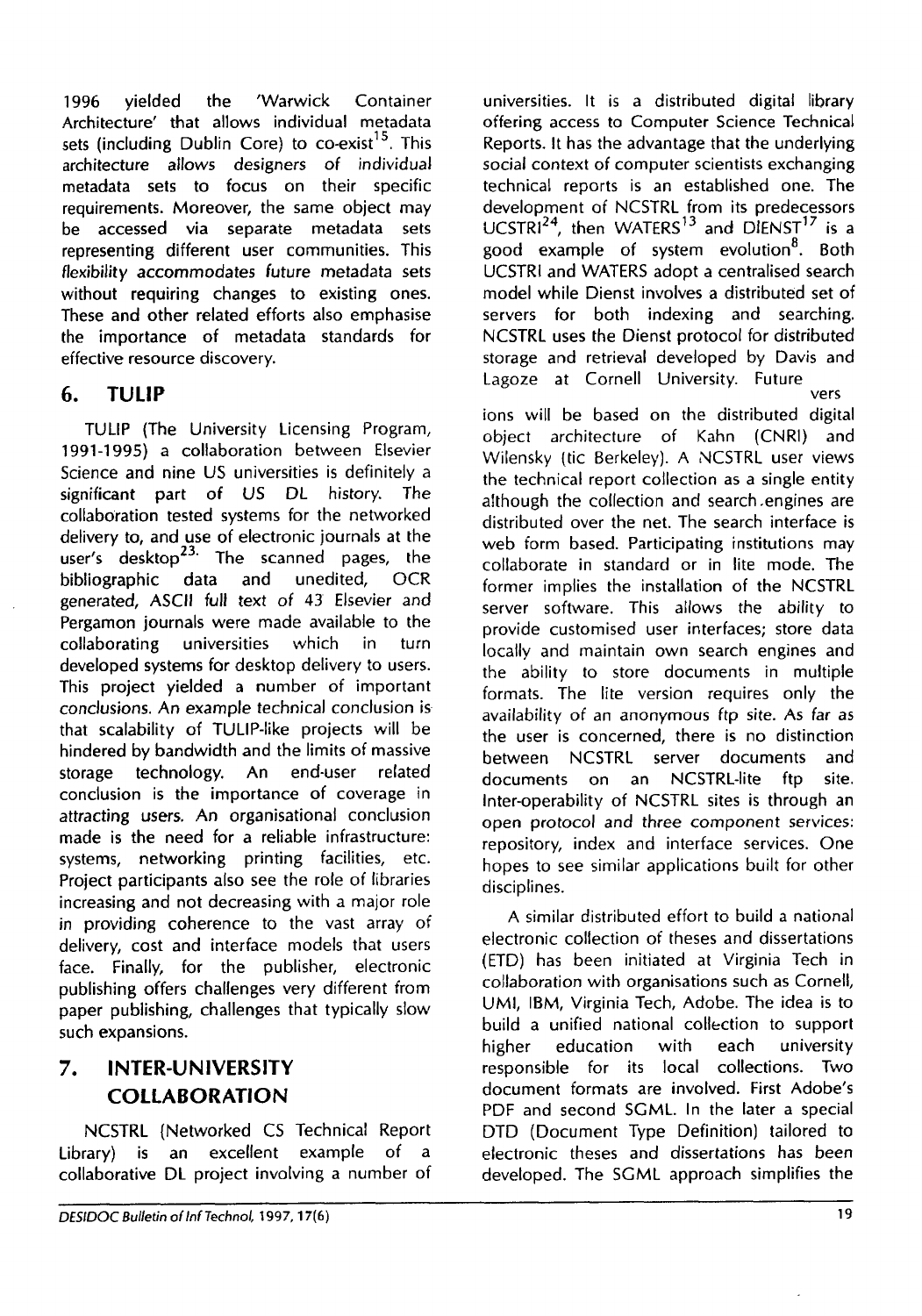creation of derivative objects such as HTML versions, MARC records and Dissertation Abstracts entries. Moreover, author submission and verification may be done through the WWW. This application, since it encompasses the global TD domain, requires work flow redesign at the local end which in return requires strong local consensus and training.

#### **8. RESEARCH LIBRARIES GROUP**

Research Library Group (RLG), a not-for-profit cooperation of universities, archives, libraries, etc., produces and maintains **RLlN** a union catalog of over one-hundred-million bibliographic records .in more than  $365$  languages<sup>10</sup>. RLG promotes collaborative efforts such as resource-sharing agreements and thus the RLG environment is naturally supportive of collaborative digital conversion of materials. 'Studies in Scarlet' is the first in a series of RLG Digital Collecrions projects. The goal is to digitise legal research materials on marriage and sexuality in the US and UK between 1815 and 1914. Participating institutions develop and contribute resources. Scanning, text conversion and SGML encoding are part of the overall process. This and other collaboratively established collections will form the basis of user studies, metadata archival and finding aids research. RLG efforts wi:l be interesting to watch as they slowly become more global with increasing international partnerships.

#### **9. CONCLUSIONS**

We make a few conclusions that are potentially relevant to groups or organisations considering research and development in Digital Libraries. First, there appears to be no single model or method to follow. For example, despite the collective experience gathered thus far the choice' between Adobe's PDF format and SGML format for digital documents is not a simple one. Needles to say more complex decisions such as the choice of architectural model and the design of collaborative connections remain highly challenging. Each project surveyed appears to have taken an almost unique approach determined by its goals, resources and the extent to which

creativity and novelty are encouraged. The newcomer to the DL R&D world has at one extreme the option of emulating an existing project and at the other extreme the option of carving out an independent path. Either way, it is necessary to pay close attention to the more frequently made observations such as the importance of strong organisational commitment, a critical mass of information and a well defined collaborative approach. DL projects continue to be exciting ventures with many open challenges and opportunities.

### **10. BIBLIOGRAPHY**

- 1. Arms, CR. Historical collections for the national digital library: Lessons and challenges at the Library of Congress. Part-1. *D.Lib Magazine, April 1996.*
- http://lcweb2.loc.gov/ammem/ammemhe. htnil
- 2. Arms, CR. Historical collections for the national digital library: Lessons and challenges at the Library of Congress. Part-2. *D-Lib* Magazine, May 1996.
- 3. Atkins, D. The University of Michigan digital library project: The test bed. D-Lib Magazine, July/August 1996.
- 4. Birmingham, WP. An agent-based architecture for digital libraries. D-Lib Magazine, July 1995.
- 5. Callan, **JB,** Croft, **iVB,** and Harding, SM. The inquery retrieval system. /n Proceedings of the Third International Conference on Database and Expert Systems Applications, Valencia, Spain, 1992. Spring-Verlag, pp. 78-83.
- 6. Crocca, **LV** and Anderson, W. Delivering technology for digital libraries: Experiences as vendors. Digital Libraries, 1995.
- 7. Croft, W, Cook, R, and Wilder, D. Providing government information on the internet: Experiences with **THOhIAS.** Digital Libraries, 1995.
- 8. Davis, 1. Creating a networked computer scien.ce technical report library. D-Lib Magazine, September 1995.